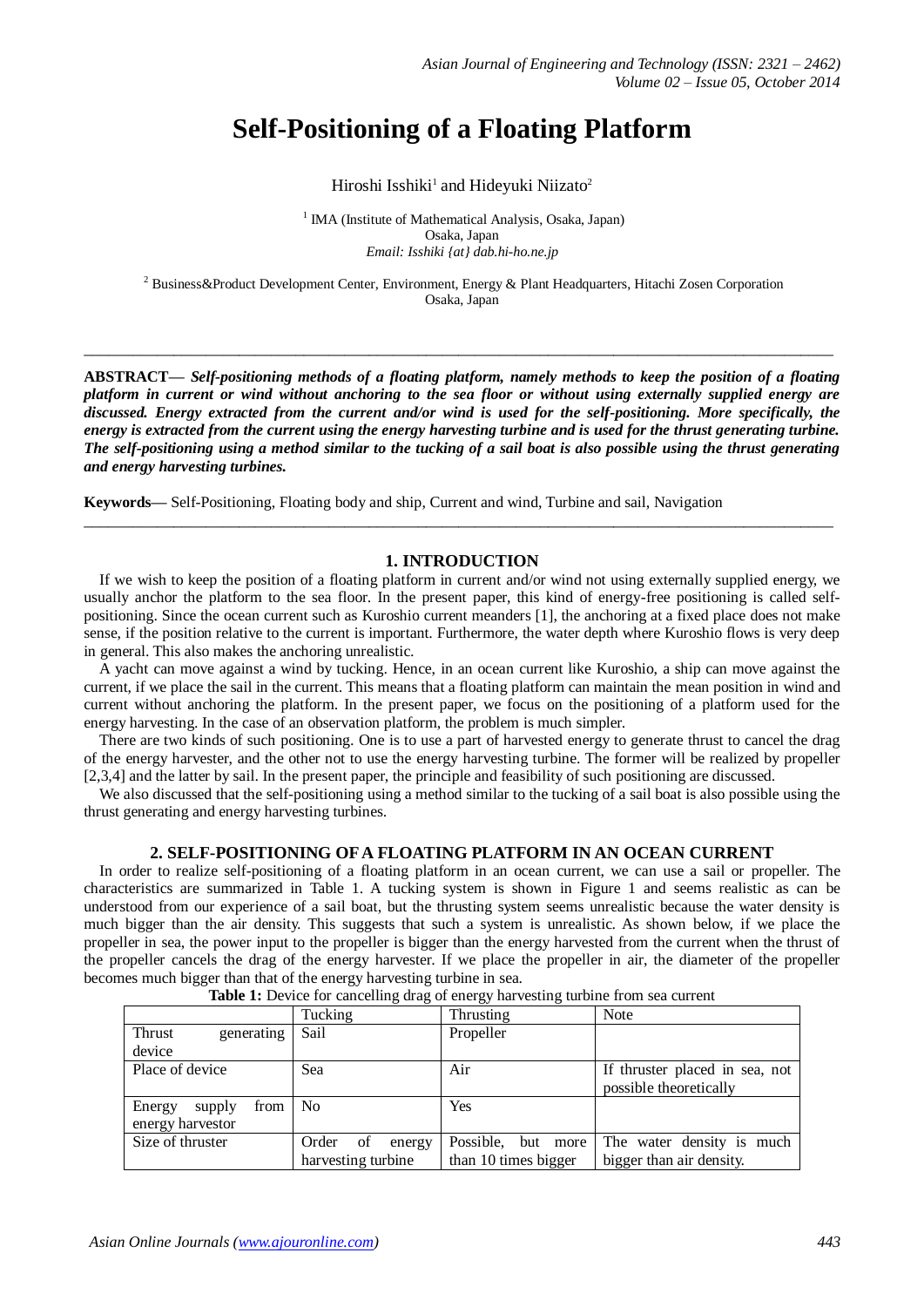

Energy Harvesting Turbine

**Figure 1:** Self-Positioning of sea current generator

In the following, we verify that we can't realize self-positioning using the energy harvested from the sea current, if we place the propeller in the sea.

#### *2.1. A case when the propeller is placed in sea*

As shown in Figure 2, if we place the propeller in the sea, it is shown theoretically that the self-positioning can't be realized.



Energy Harvesting Turbine

**Figure 2:** Positioning of sea current generator

Momentum theories of an energy harvesting turbine and thrust producing turbine are given in Appendix (A) and (B) From Eqs. (B9) and (B10) in Appendix B, the thrust  $T_{thr}$  and power  $P_{thr}$  of the thrust producing turbine or propeller with the actuator disk area  $A_{thr}$  and downstream velocity  $u_{1thr}$  in the current with velocity  $U_{0, wat}$  are given by

$$
T_{thr} = \frac{1}{2} \rho_{\text{wat}} A_{thr} \left( u_{1thr}^2 - U_{0\text{wat}}^2 \right),\tag{1}
$$

$$
P_{thr} = \frac{1}{2} \rho_{wa} \left( u_{1thr}^2 - U_{0wa}^2 \right) u_{thr} A_{thr} = \frac{1}{4} \rho_{wa} \left( u_{1thr}^2 - U_{0wa}^2 \right) \left( U_{0wa} + u_{1thr} \right) A_{thr}
$$
  

$$
= \frac{1}{4} \rho_{wa} A_{thr} U_{0wa} \left( \left( \frac{u_{1thr}}{U_{0wa}} \right)^2 - 1 \right) \left( 1 + \frac{u_{1thr}}{U_{0wa}} \right).
$$
 (2)

From Eqs. (A9) and (A10) in Appendix A, we have for the drag  $D_{har}$  and power  $P_{har}$  of the energy harvesting turbine with the actuator disk area  $A_{har}$  and downstream velocity  $u_{1har}$ 

$$
D_{har} = \frac{1}{2} \rho_{wat} A_{har} \left( U_{0wat}^2 - u_{1 har}^2 \right), \tag{3}
$$

$$
P_{har} = \frac{1}{2} \rho_{wat} \left( U_{0wat}^2 - u_{1har}^2 \right) u_{wat} A_{har} = \frac{1}{4} \rho_{wat} \left( U_{0wat}^2 - u_{1har}^2 \right) \left( U_{0wat} + u_{1har} \right) A_{har}
$$
  

$$
= \frac{1}{4} \rho_{wat} A_{har} U_{0wat}^3 \left( 1 - \left( \frac{u_{1har}}{U_{0wat}} \right)^2 \right) \left( 1 + \frac{u_{1har}}{U_{0wat}} \right).
$$
 (4)

Using the condition that the thrust of the propeller cancels the drag of the harvester, we obtain

$$
T_{thr} = D_{har} \text{ or } \frac{1}{2} \rho_{wat} A_{thr} \left( u_{1thr}{}^2 - U_{0wat}{}^2 \right) = \frac{1}{2} \rho_{wat} A_{wat} \left( U_{0wat}{}^2 - u_{1 har}{}^2 \right). \tag{5}
$$

Hence, we derive

$$
u_{1\,thr}^{2} = U_{0\,wat}^{2} + \frac{A_{har}}{A_{thr}} \left( U_{0\,wat}^{2} - u_{1\,har}^{2} \right) \text{ or } \frac{u_{1\,thr}}{U_{0\,wat}} = \sqrt{1 + \frac{A_{wat}}{A_{thr}} \left( 1 - \left( \frac{u_{1\,har}}{U_{0\,wat}} \right)^{2} \right)}.
$$
 (6)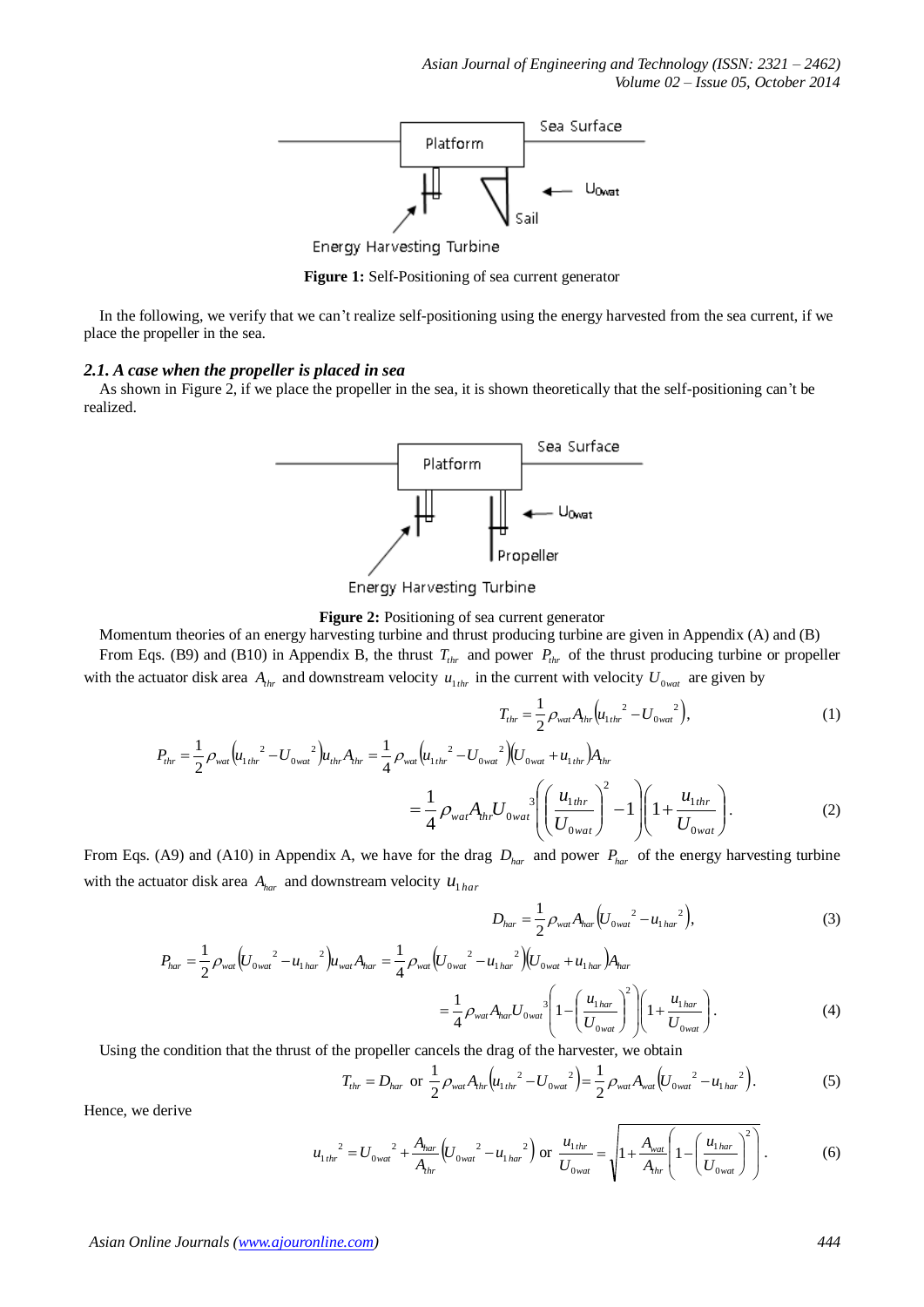Substituting Eq. (6) into Eq. (4). We obtain

$$
P_{thr} = \frac{1}{4} \rho_{wat} A_{har} U_{0wat}^3 \left( 1 - \left( \frac{u_{1 har}}{U_{0wat}} \right)^2 \right) \left( 1 + \sqrt{1 + \frac{A_{wat}}{A_{thr}} \left( 1 - \left( \frac{u_{1 har}}{U_{0wat}} \right)^2 \right)} \right).
$$
 (7)

Then, Eqs. (7) and (4) give

$$
\frac{P_{thr}}{P_{wat}} = \frac{1 + \sqrt{1 + \frac{A_{har}}{A_{thr}} \left(1 - \left(\frac{u_{1 har}}{U_{0wat}}\right)^2\right)}}{1 + \frac{u_{1 har}}{U_{0wat}}}.
$$
\n(8)

Since  $u_{1\text{har}}$  is smaller than  $U_{0\text{wat}}$ , we obtain

 $\frac{I_{thr}}{I_{\infty}} \geq 1$ *har P P* . (9)

Hence, if we place the propeller in the sea, the self-positioning using the energy harvested from the sea current is impossible. We may try to realize the energy harvesting and thrust generation in one turbine placed in the sea. The selfpositioning by the turbine is also impossible as explained in Appendix C.

## *2.2. A case when the propeller is placed in air*

As shown in Figure 3, if we place the propeller in the air, it is shown theoretically that the self-positioning is possible but unrealistic.



Energy Harvesting Turbine

**Figure 3:** Positioning of sea current generator

If we assume  $U_{0air}$  is zero, then, from Eqs. (A9) and (B16), we have

$$
D_{har} = \frac{1}{2} \rho_{\text{war}} A_{har} \left( U_{0 \text{war}}^2 - u_{1 \text{ har}}^2 \right), \tag{10}
$$

$$
T_{thr} = \frac{1}{2} \rho_{air} A_{thr} u_{1thr}^2.
$$
 (11)

From the condition of the self-positioning, we require

$$
D_{har} = T_{thr} \text{ or } \frac{1}{2} \rho_{wat} A_{wat} \left( U_{0wat}^2 - u_{1 har}^2 \right) = \frac{1}{2} \rho_{air} A_{thr} u_{1thr}^2. \tag{12}
$$

From Eq. (12), we obtain

$$
u_{1thr} = \sqrt{\frac{\rho_{wat} A_{har}}{\rho_{air} A_{thr}} \left( U_{0wat}^2 - u_{1 har}^2 \right)}.
$$
 (13)

Substituting Eq. (13) into Eq. (B18), we have

$$
P_{thr} = \frac{1}{4} \rho_{air} A_{thr} u_{1\,thr}^3 = \frac{1}{4} \rho_{air} A_{thr} \left[ \sqrt{\frac{\rho_{wa} A_{har}}{\rho_{air} A_{thr}} (U_{0\,war}}^2 - u_{1\,har}^2)} \right]^3.
$$
 (14)

Finally, from Eqs. (14) and (A10), we obtain

$$
\frac{P_{thr}}{P_{har}} = \frac{\frac{1}{4} \rho_{air} A_{thr} {u_{1thr}}^3}{\frac{1}{4} \rho_{wat} (U_{0wat}^{2} - u_{1 har}^{2}) (U_{0wat} + u_{1 har}) A_{har}} = \frac{\frac{1}{4} \rho_{air} A_{thr} \left[ \sqrt{\frac{\rho_{wat} A_{har}}{\rho_{air} A_{thr}} (U_{0wat}^{2} - u_{1 har}^{2})} \right]^{3}}{\frac{1}{4} \rho_{wat} (U_{0wat}^{2} - u_{1 har}^{2}) (U_{0wat} + u_{1 har}) A_{har}}
$$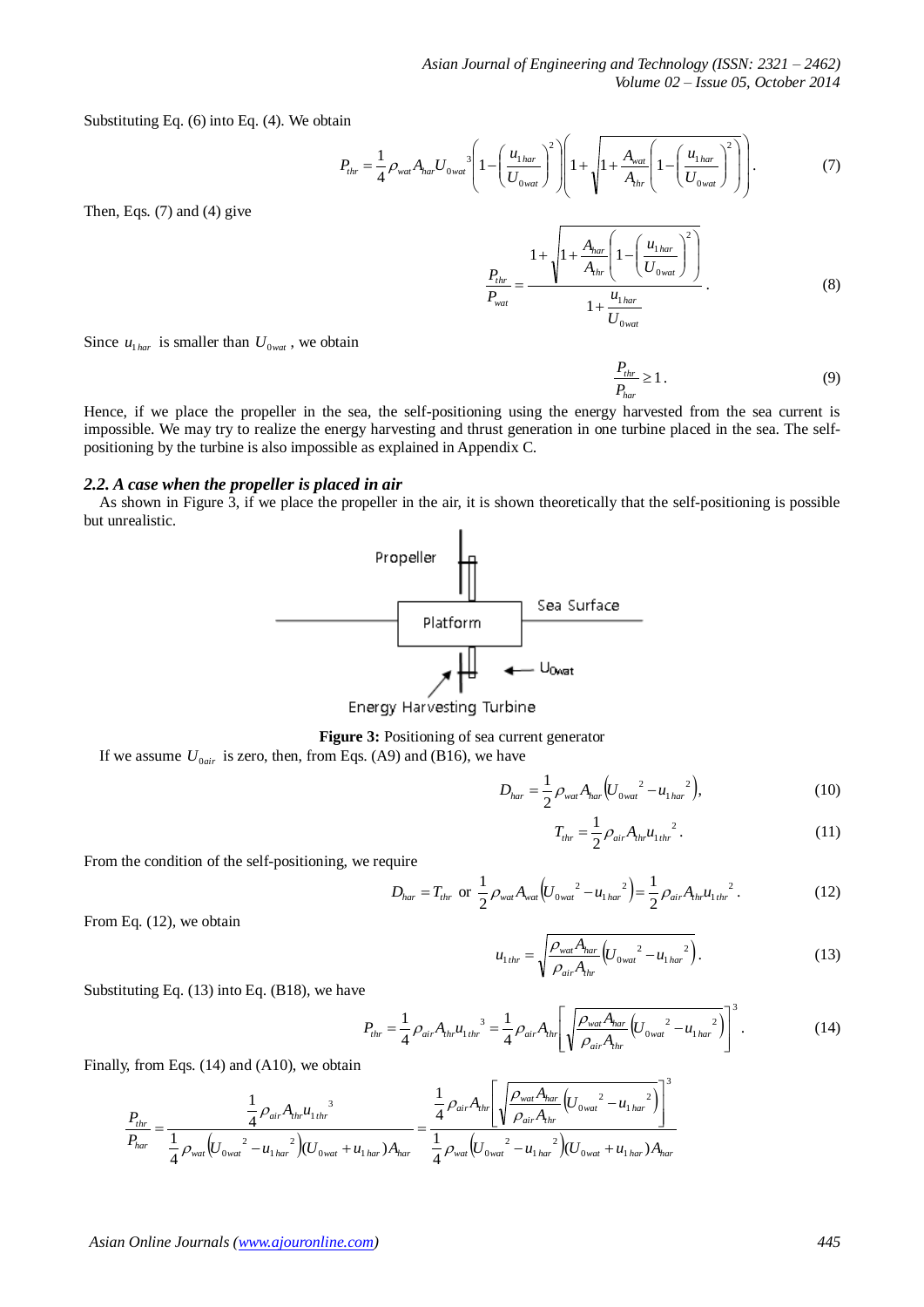*Asian Journal of Engineering and Technology (ISSN: 2321 – 2462) Volume 02 – Issue 05, October 2014*

$$
=\frac{1}{1+\frac{u_{1\,har}}{U_{0\,war}}}\sqrt{\frac{\rho_{\text{war}}A_{\text{har}}}{\rho_{\text{air}}A_{\text{thr}}}}\left(1-\left(\frac{u_{1\,har}}{U_{0\,war}}\right)^2\right)}.
$$
(15)

For the self-positioning, we require

 $\frac{1}{2}$  thr < 1 *har thr P P*  $(16)$ 

The relationship between power ratio  $P_{thr}/P_{har}$  and velocity ratio  $u_{1har}/U_{0wat}$  is shown in Figure 4, where a parameter X is given by

$$
X = \frac{\rho_{air} A_{thr}}{\rho_{wat} A_{har}}.
$$
 (17)

Since the water density is about 1000 times bigger than the air density. The actuator area *Athr* of wind turbine must be very big. This suggests that the self-positioning is possible but almost unrealistic in this system.



**Figure 4:** Relationship between power ratio  $P_{thr}/P_{har}$  and velocity ratio  $u_{1 har}/U_{0wan}$ 

(ρ*wat*=1035 kg/m<sup>3</sup> , ρ*air*=1.205kg/m<sup>3</sup> )

From Eq. (A12), the maximum efficiency of the energy harvesting turbine is obtained at

3  $a_{har} = \frac{1}{2}$  (18)

From Eq. (A8), we have

$$
\frac{u_{1\,har}}{U_{0\,war}} = (1 - 2a_{har}) = \frac{1}{3} \,. \tag{19}
$$

Substituting this into Eq. (15), we obtain

$$
\frac{P_{thr}}{P_{har}} = \frac{1}{1 + \frac{u_{1\,har}}{U_{0\,war}}} \sqrt{\frac{\rho_{\text{wat}} A_{har}}{\rho_{air} A_{thr}}} \left( 1 - \left( \frac{u_{1\,har}}{U_{0\,war}} \right)^2 \right) = \frac{3}{4} \sqrt{\frac{\rho_{\text{wat}} A_{har}}{\rho_{air} A_{thr}}} \frac{8}{9} = \frac{1}{\sqrt{2}} \sqrt{\frac{\rho_{\text{wat}} A_{har}}{\rho_{air} A_{thr}}} \,. \tag{20}
$$

The graph of  $P_{thr}/P_{har}$  versus  $\sqrt{A_{thr}/A_{har}}$  at maximum efficiency of energy harvesting turbine is shown in Figure 5. The size of a wind thruster must be very big, if we want to make the power ratio  $P_{thr}/P_{har}$  small. However, if  $P_{har}$  is small as in the case of an observation platform, the self-positioning may become realistic.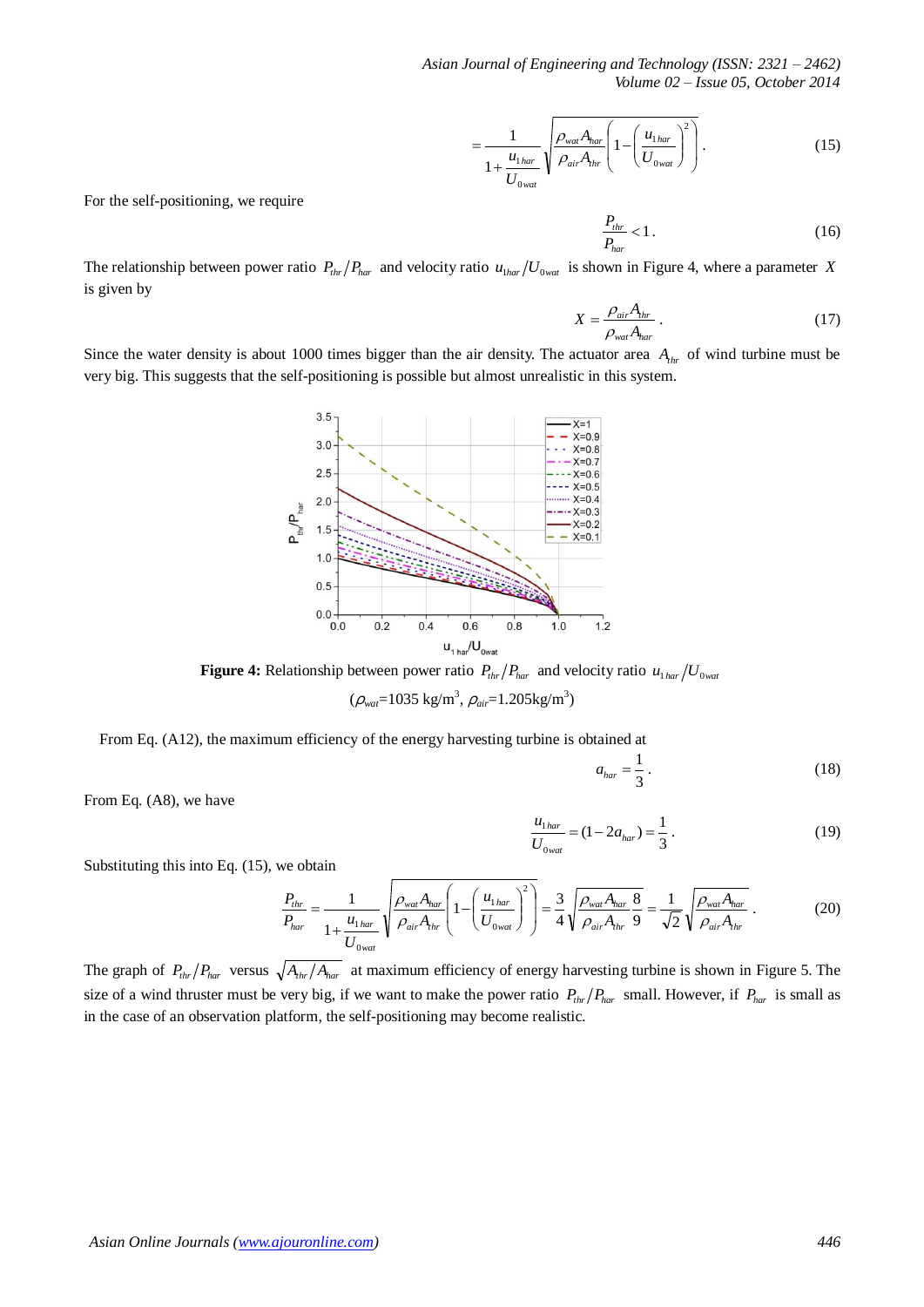

**Figure 5:** Relationship between the size of a wind thruster and the input power (ρ*wat*=1035 kg/m<sup>3</sup> , ρ*air*=1.205kg/m<sup>3</sup> )

## **2.3. Tucking using thrust generating and energy harvesting turbines**

Now, we discuss how to realize tucking using rotating wings instead of a sail. Let's consider a platform or boat moving obliquely to the flow  $U_0$  as shown in Figure 6. For example, a boat is crossing a river flowing with velocity  $U_0$  as shown in Figure 7. The geometrical direction of the platform or boat is specified by the angle  $\theta$ . The velocity vector of the platform or boat is denoted by  $(U_p, V_p)$ , where  $U_p$  and  $V_p$  are the components parallel and orthogonal to the direction of the platform or boat, respectively.



**Figure 6:** Platform moving obliquely to the flow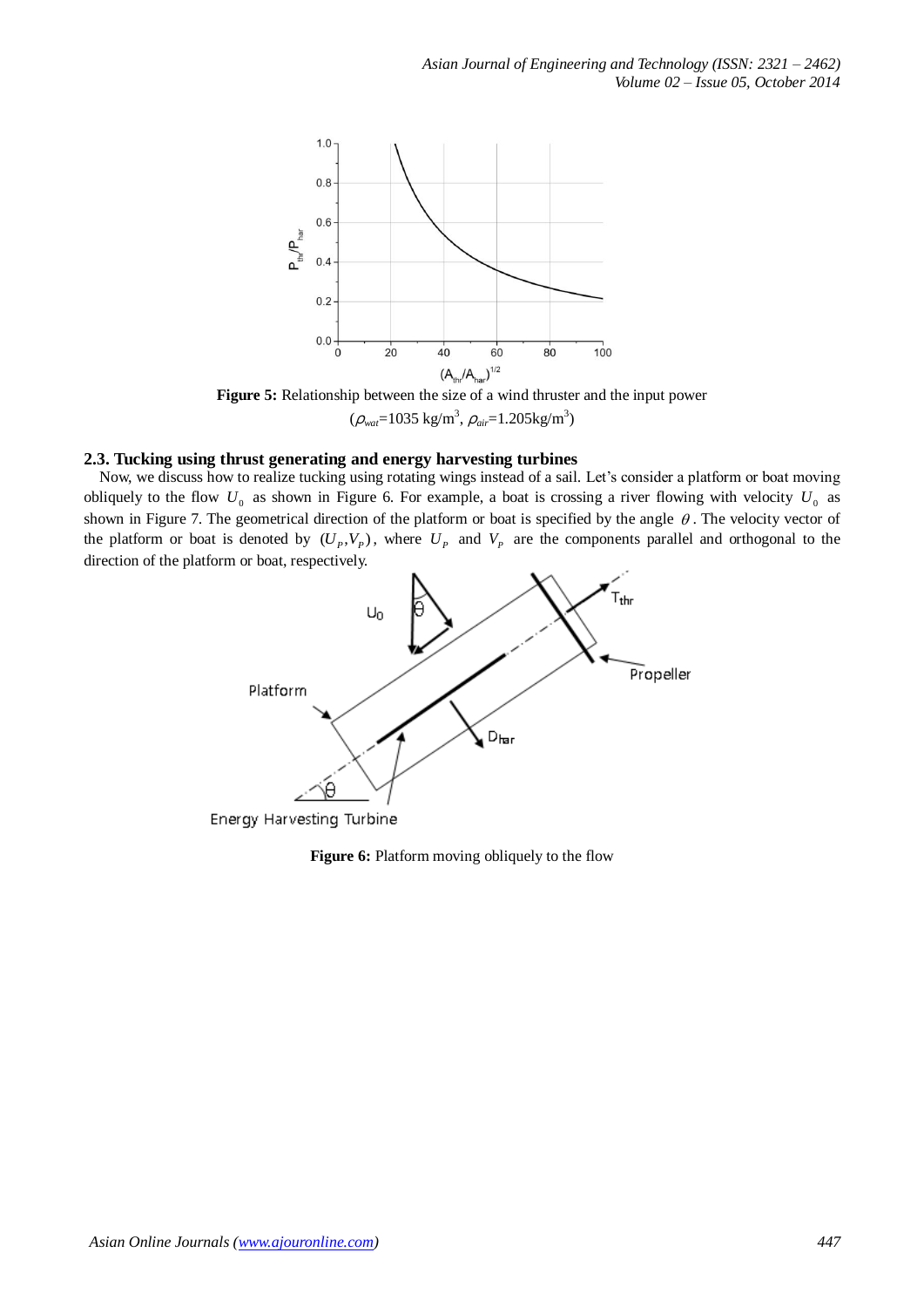

**Figure 7:** Ship crossing a river obliquely to the flow

Now, the inflow velocities  $U_{0_{thr}}$  and  $U_{0_{har}}$  to the propeller and energy harvesting turbine are given by

$$
U_{0\,thr} = U_0 \sin\theta + U_P, \ U_{0\,har} = U_0 \cos\theta - V_P. \tag{21a,b}
$$

Applying Eqs. (B9) and (A9), we have for the thrust  $T_{thr}$  of the propeller and drag  $D_{har}$  of the energy harvesting turbine

$$
T_{thr} = \frac{1}{2} \rho_{wa} A_{thr} \left( u_{1\,thr}^2 - U_{0\,thr}^2 \right) = \frac{1}{2} \rho_{wa} A_{thr} \left( u_{1\,thr}^2 - \left( U_0 \sin \theta + U_P \right)^2 \right),\tag{22a}
$$

$$
D_{har} = \frac{1}{2} \rho_{\text{war}} A_{har} \left( U_{0 \text{ har}}^2 - u_{1 \text{ har}}^2 \right) = \frac{1}{2} \rho_{\text{war}} A_{har} \left( (U_0 \cos \theta - V_p)^2 - u_{1 \text{ har}}^2 \right),\tag{22b}
$$

respectively. From Eqs. (B10) and (A10), the input power  $T_{thr}$  to the propeller and output power from the energy harvesting turbine are given by

$$
P_{thr} = \frac{1}{2} \rho_{wat} \left( u_{1\,thr}^2 - U_{0\,thr}^2 \right) u_{thr} A_{thr} = \frac{1}{2} \rho_{wat} \left( u_{1\,thr}^2 - \left( U_0 \sin \theta + U_P \right)^2 \right) u_{thr} A_{thr} \,, \tag{23a}
$$

$$
P_{har} = \frac{1}{4} \rho_{wat} \left( U_{0 har}^2 - u_{1har}^2 \right) \left( U_{0har} + u_{1har} \right) A_{har} = \frac{1}{4} \rho_{wat} \left( \left( U_0 \cos \theta - V_p \right)^2 - u_{1har}^2 \right) \left( \left( U_0 \cos \theta - V_p \right) + u_{1har} \right) A_{har}, \quad (23b)
$$

respectively. The equations of the motion of the platform or boat would be obtained as

$$
M\frac{dU_{P}}{dt} = T_{thr} - \frac{1}{2}C_{D\,thr}\rho_{\text{wat}}S_{thr}(U_0\sin\theta + U_P)^2\,,\tag{24a}
$$

$$
M\frac{dV_P}{dt} = D_{har} - \frac{1}{2}C_{D\,har}\rho_{\text{war}}S_{har}\left(U_0\cos\theta - V_P\right)^2,\tag{24b}
$$

where  $C_{D_{thr}}$  and  $C_{D_{har}}$  are the drag force coefficients of the platform or boat in the longitudinal and perpendicular directions. The added mass and lift forces acting on the platform are neglected.

If we introduce the parameters  $\alpha_{thr}$  and  $\alpha_{har}$  defined as

$$
u_{1thr} = \alpha_{thr} (U_0 \sin \theta + U_P), \ u_{1har} = \alpha_{har} (U_0 \cos \theta - V_P), \qquad (25a,b)
$$

Eqs. (22-24) are rewritten as

$$
T_{thr} = \frac{1}{2} \rho_{wat} A_{thr} (U_0 \sin \theta + U_P)^2 (\alpha_{thr}^2 - 1), \ D_{har} = \frac{1}{2} \rho_{wat} A_{har} (U_0 \cos \theta - V_P)^2 (1 - \alpha_{har}^2), \tag{26a,b}
$$

$$
P_{thr} = \frac{1}{2} \rho_{wat} (U_0 \sin \theta + U_P)^3 (\alpha_{thr}^2 - 1) \alpha_{thr} A_{thr}, \ P_{har} = \frac{1}{4} \rho_{wat} (U_0 \cos \theta - V_P)^3 (1 - \alpha_{har})^2 (1 + \alpha_{har}) A_{har}, \tag{27a,b}
$$

$$
M\frac{dU_p}{dt} = \frac{1}{2}\rho_{\text{war}}(U_0\sin\theta + U_p)^2 \Big[A_{\text{thr}}(\alpha_{\text{thr}}^2 - 1) - C_{\text{Dthr}}S_{\text{thr}}\Big],\tag{28a}
$$

$$
M\frac{dV_P}{dt} = \frac{1}{2}\rho_{\text{wat}}(U_0 \cos \theta - V_P)^2 \Big[A_{\text{har}}(1 - \alpha_{\text{har}}^2) - C_{\text{D har}} S_{\text{har}}\Big].
$$
 (28b)

If we consider the steady state: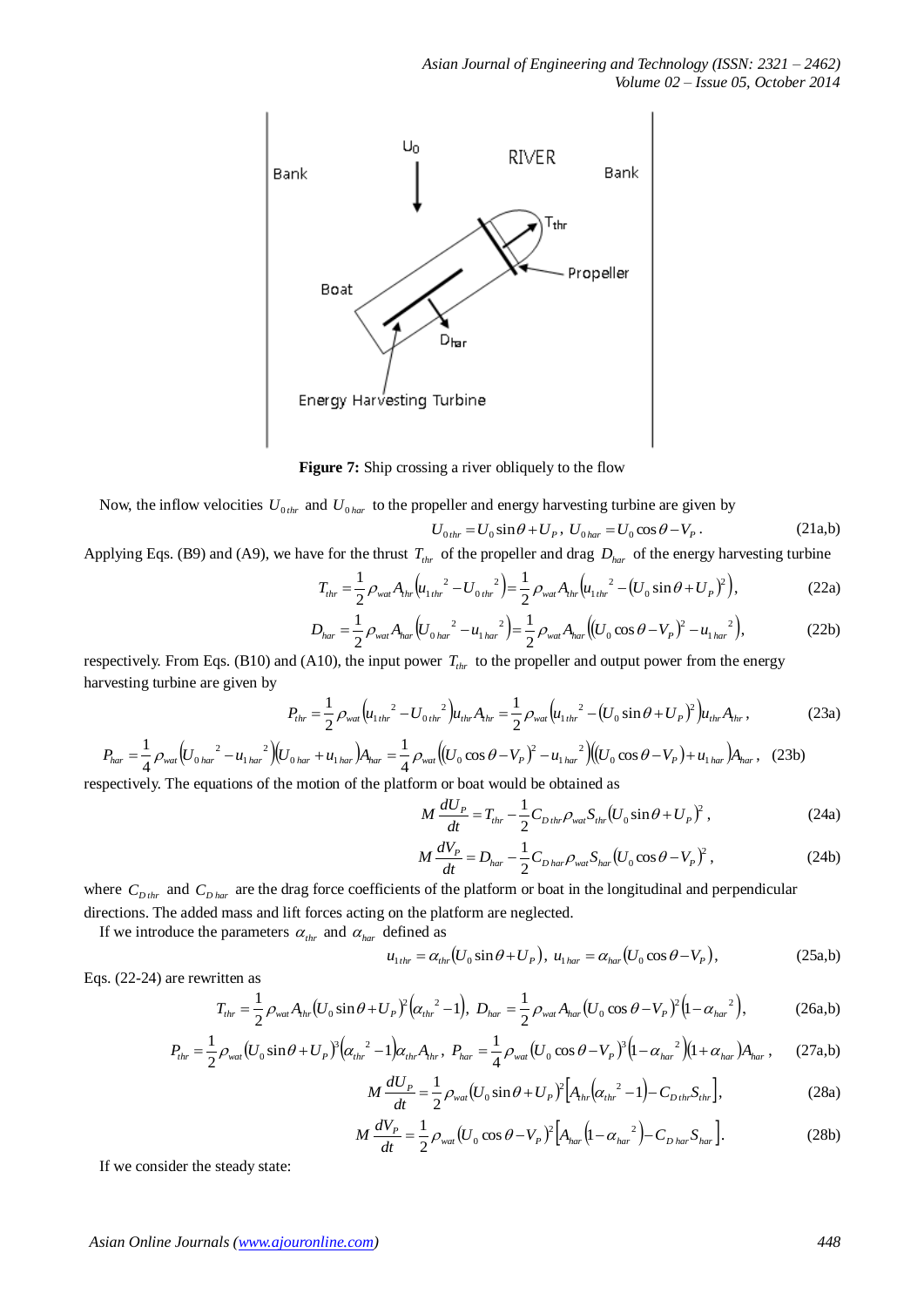$$
dU_p/dt = 0, \ dV_p/dt = 0, \qquad (29a,b)
$$

then, we have

$$
A_{thr} \left( \alpha_{thr}^2 - 1 \right) - C_{D\,thr} S_{thr} = 0 \,, \ A_{har} \left( 1 - \alpha_{har}^2 \right) - C_D S_{har} = 0 \,. \tag{30a,b}
$$

 $P_{\text{har}} = P_{\text{thr}}$ 

Hence, if  $\alpha_{thr}$ ,  $\alpha_{har}$ ,  $C_{Dthr}$ ,  $C_{Dhar}$ ,  $S_{har}$  and  $S_{thr}$  are given, then, we can determine  $A_{thr}$  and  $A_{har}$  using

$$
A_{thr} = \frac{C_{D\,thr} S_{thr}}{\alpha_{thr}^2 - 1}, \ A_{har} = \frac{C_{D\,har} S_{har}}{1 - \alpha_{har}^2}.
$$
 (31a,b)

Furthermore, if we move the platform or boat using only the power harvested from the current and require:

$$
,\t(32)
$$

we have from Eq. (27)

$$
(U_0 \cos \theta - V_P)^3 (1 - \alpha_{har}^2)(1 + \alpha_{har}) A_{har} = 2(U_0 \sin \theta + U_P)^3 (\alpha_{thr}^2 - 1) \alpha_{thr} A_{thr}
$$
(33)

or

$$
V_P = -(U_0 \sin \theta + U_P) \left( \frac{2(\alpha_{thr}^2 - 1)\alpha_{thr} A_{thr}}{(1 - \alpha_{har})^2 (1 + \alpha_{har}) A_{har}} \right)^{\frac{1}{3}} + U_0 \cos \theta \,. \tag{34}
$$

Hence, if  $U_0$ ,  $\theta$  and  $U_p$  are given, we can determine  $V_p$  from Eq. (34). This shows us how to realize tucking with the thrust generating and energy harvesting turbines.

The numerical examples are shown below. The parameters used for the calculation in the first example are  $\alpha_{thr} = 1.2$ ,  $\alpha_{\text{har}} = 0.667$ ,  $C_{\text{D}thr} = 0.1$ ,  $C_{\text{D}har} = 1.0$ ,  $S_{\text{thr}} = 50.0 \text{m}^2$ ,  $S_{\text{har}} = 500 \text{m}^2$ ,  $\theta = 45 \text{deg}$  and  $U_p = 4 \text{m/s}$ . In this case, we obtained  $A_{thr} = 11.36m^2$  and  $A_{har} = 900.7m^2$ . The effects  $U_0$  on  $V_p$  and atan( $V_p/U_p$ ) are shown in Figure 8. When  $U_0 \approx 9.5$ m/s, atan( $V_P / U_P$ ) becomes about 45 degs. Hence, very interestingly, the platform or boat moves perpendicular to the current with angle  $\theta$  45 degs.



**Figure 8:** Effects  $U_0$  on  $V_p$  and  $\text{atan}(V_p/U_p)$ 

In the second example, we assume  $C_{D\text{ har}} = 0.5$  and  $S_{\text{har}} = 100\text{m}^2$ , and the other data same. In this case, we obtained  $A_{thr} = 11.36m^2$  and  $A_{har} = 90.07m^2$ . The effects  $U_0$  on  $V_p$  and atan( $V_p/U_p$ ) are shown in Figure 9. When  $U_0 \approx 18.3$ m/s, atan( $V_p/U_p$ ) becomes about 45degs. Hence, the platform or boat moves perpendicular to the current with angle  $\theta$  45 degs very interestingly.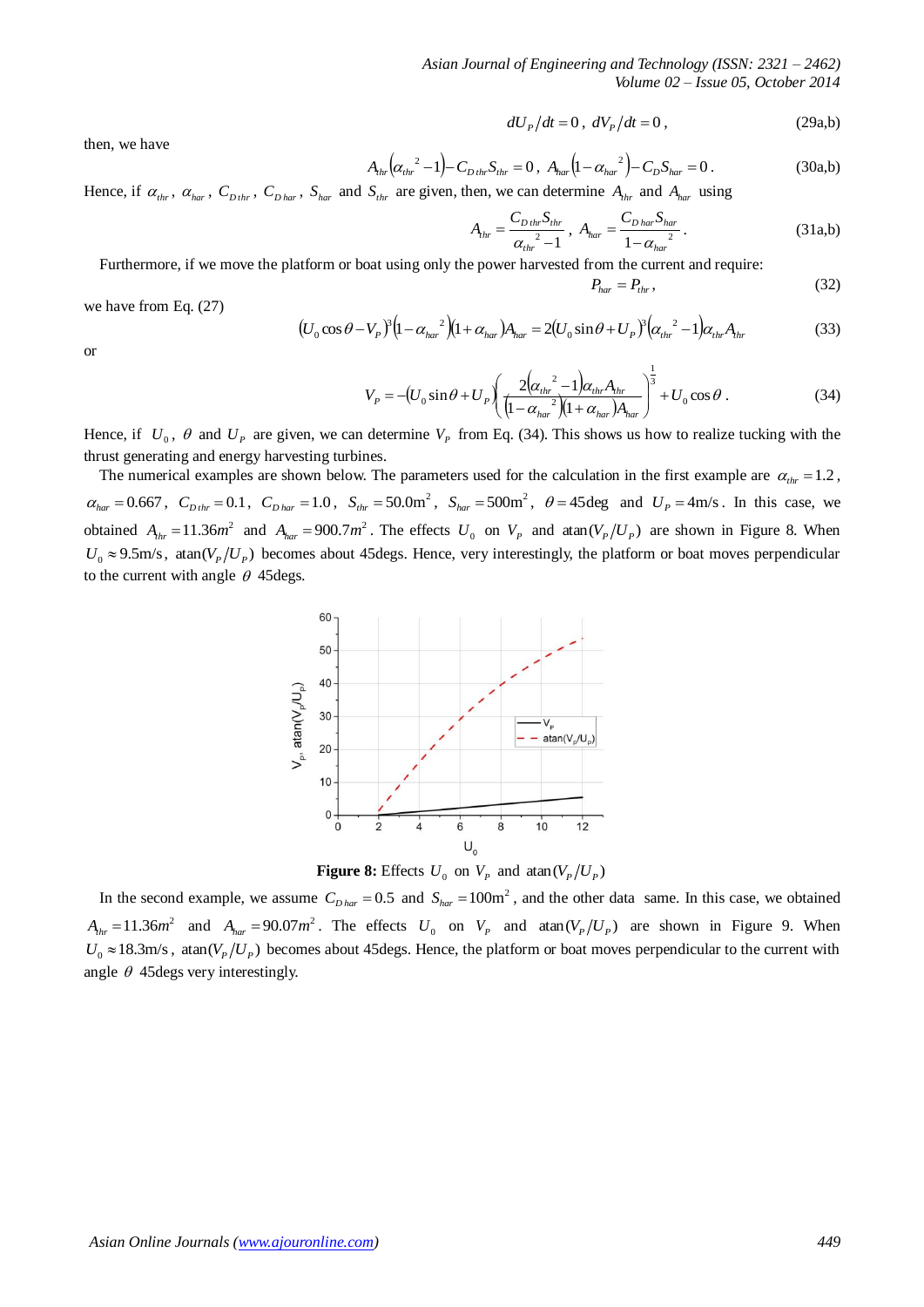

**Figure 9:** Effects  $U_0$  on  $V_p$  and  $\text{atan}(V_p/U_p)$ 

## **3. POSITIONING OFA FLOATING PLATFORM IN WIND**

In order to realize self-positioning of a floating platform in a wind, we can use a sail or propeller. The characteristics are summarized in Table 2. A tucking system is shown in Figure 10 and seems realistic as can be understood from our experience of a sail boat, and the thrusting system also seems realistic because the air density is much smaller than the water density. This suggests that such a system is realistic. As shown below, if we place the propeller in sea, the power input to the propeller is smaller than the energy harvested from the wind when the thrust of the propeller cancels the drag of the energy harvester. If we place the propeller in sea, the diameter of the propeller becomes much smaller than that of the energy harvesting turbine in air. Hence, if the water depth is very big and anchoring is not realistic, the selfpositioning would be competitive.

|                                  | Tucking            | Thruster                    | Note                            |  |  |
|----------------------------------|--------------------|-----------------------------|---------------------------------|--|--|
| Thrust generating                | Sail               | Propeller                   |                                 |  |  |
| device                           |                    |                             |                                 |  |  |
| Place of device                  | Air                | Sea                         | If thruster placed in air, not  |  |  |
|                                  |                    |                             | possible theoretically          |  |  |
| Energy<br>supply                 | N <sub>0</sub>     | Yes                         |                                 |  |  |
| from generator                   |                    |                             |                                 |  |  |
| Size of thruster                 | Order of<br>energy | Possible, 1/10 smaller than | The air density is much smaller |  |  |
|                                  | harvesting turbine | windmill                    | than water density.             |  |  |
| <b>Energy Harvesting Turbine</b> |                    |                             |                                 |  |  |

**Table 2:** Device for cancelling drag of energy harvesting turbine from air flow





#### **Figure 10:** Positioning of wind generator

As shown in Figure 11, if we place the sail by the propeller in the air, it is shown theoretically that the self-positioning can't be realized as already shown in section 2.1.



**Figure 11:** Positioning of sea current generator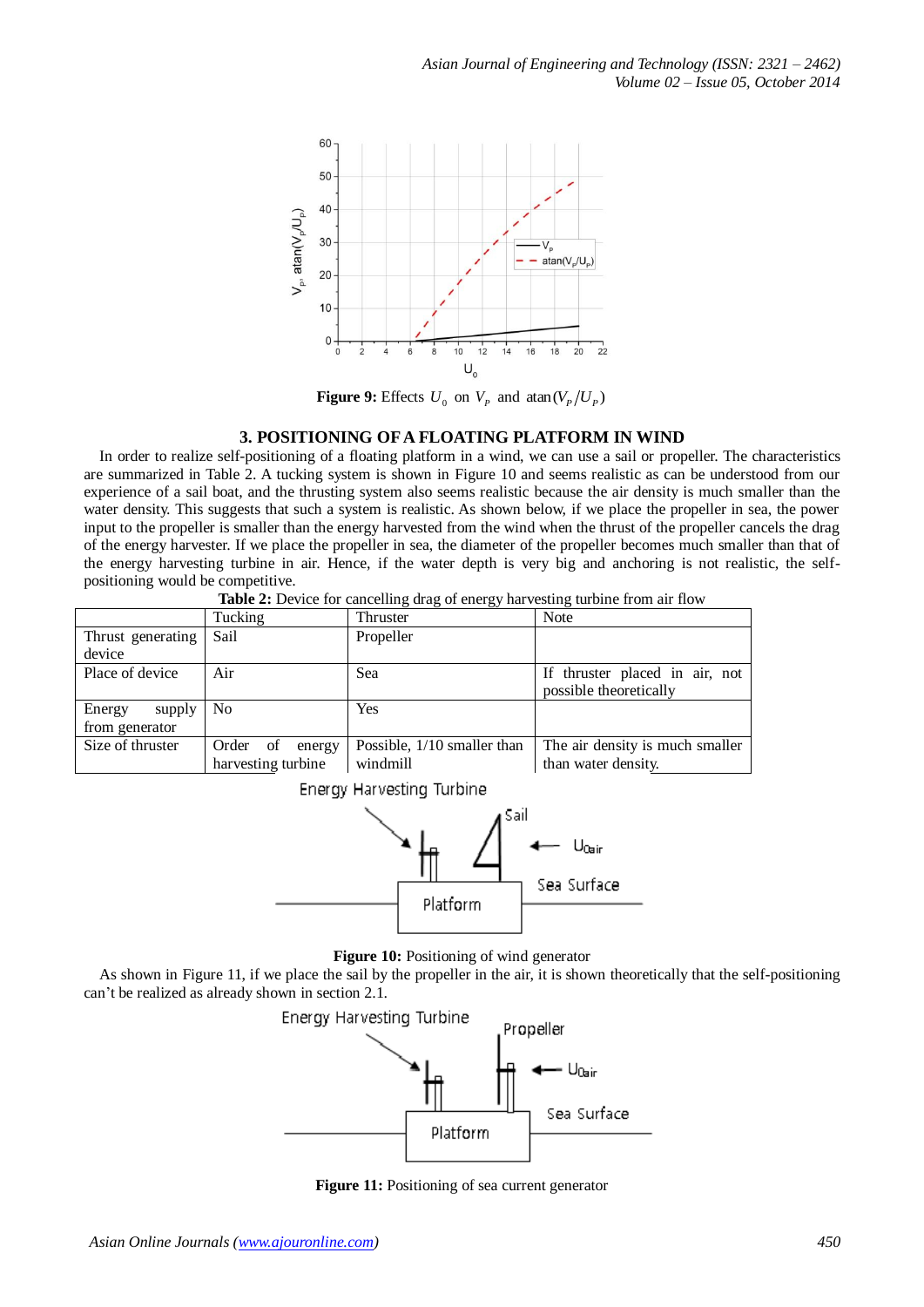As shown in Figure 12, if we place the propeller in the sea, it is shown theoretically that the self-positioning is possible and realistic.



**Figure 12:** Positioning of sea current generator

If we assume  $U_{0, wat}$  is zero, then, from Eqs. (A9) and (B16), we have

$$
D_{har} = \frac{1}{2} \rho_{air} A_{har} \left( U_{0air}^{2} - u_{1 har}^{2} \right), T_{thr} = \frac{1}{2} \rho_{wal} A_{thr} u_{1thr}^{2}. \qquad (35,36)
$$

From the condition of the self-positioning, we require

$$
D_{har} = T_{thr} \text{ or } \frac{1}{2} \rho_{air} A_{har} \left( U_{0air}^{2} - u_{1 har}^{2} \right) = \frac{1}{2} \rho_{wat} A_{thr} u_{1thr}^{2}. \qquad (37)
$$

From Eq. (37), we obtain

$$
u_{1thr} = \sqrt{\frac{\rho_{air} A_{har}}{\rho_{wat} A_{thr}} \left( U_{0air}^2 - u_{1har}^2 \right)}.
$$
 (38)

Substituting Eq. (38) into Eq. (B18), we have

$$
P_{thr} = \frac{1}{4} \rho_{\text{wat}} A_{thr} u_{1\text{thr}}^3 = \frac{1}{4} \rho_{\text{wat}} A_{thr} \left[ \sqrt{\frac{\rho_{air} A_{har}}{\rho_{\text{wat}} A_{thr}} \left( U_{0\text{air}}^2 - u_{1\text{har}}^2 \right)} \right]^3.
$$
 (39)

Finally, from Eqs. (39) and (A10), we obtain

$$
\frac{P_{thr}}{P_{har}} = \frac{\frac{1}{4} \rho_{wat} A_{thr} \left[ \sqrt{\frac{\rho_{air} A_{har}}{\rho_{wat} A_{thr}} (U_{0air}^2 - u_{1 har}^2)} \right]^3}{\frac{1}{4} \rho_{air} (U_{0air}^2 - u_{1 har}^2) (U_{0air} + u_{1 har}) A_{har}} = \frac{1}{1 + \frac{u_{1 har}}{U_{0air}}} \sqrt{\frac{\rho_{air} A_{har}}{\rho_{wat} A_{thr}} \left( 1 - \left( \frac{u_{1 har}}{U_{0air}} \right)^2 \right)}.
$$
(40)

For the self-positioning, we require

$$
\frac{P_{thr}}{P_{har}} \le 1.
$$
\n(41)

The relationship between power ratio  $P_{thr}/P_{har}$  and velocity ratio  $u_{1 har}/U_{0air}$  is shown in Figure 13, where a parameter *X* is given by

$$
X = \frac{\rho_{\text{wat}} A_{\text{thr}}}{\rho_{\text{air}} A_{\text{har}}}
$$
 (42)

Since the air density is about  $1/1000$  times smaller than the water density. The actuator area  $A_{thr}$  of energy thrusting turbine becomes very small. This suggests that the self-positioning is possible and very realistic in this case.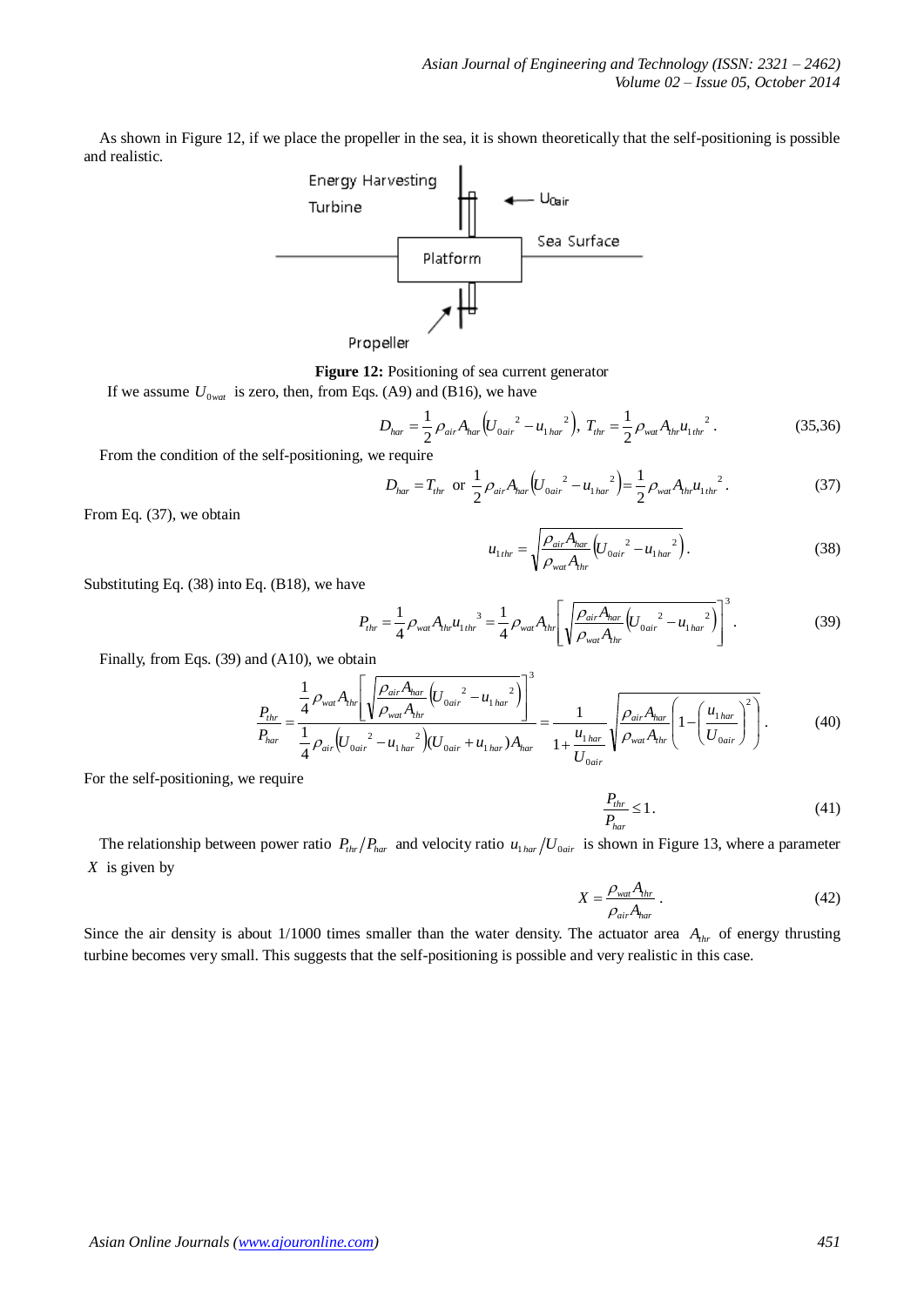

**Figure 13:** Relationship between power ratio  $P_{thr}/P_{har}$  and velocity ratio  $u_{1 har}/U_{0air}$ 

$$
(\rho_{\text{wat}}=1035 \text{ kg/m}^3, \rho_{\text{air}}=1.205 \text{kg/m}^3)
$$

From Eq. (A12), the maximum efficiency of the energy harvesting turbine is obtained at

3  $a_{har} = \frac{1}{2}$  (43)

From Eq. (A8), we have

Substituting Eq. (44) into Eq. (40), we obtain

$$
\frac{u_{1\,har}}{U_{0\,air}} = (1 - 2a_{har}) = \frac{1}{3} \,. \tag{44}
$$

*air har thr A A P*  $\rho$  $=\frac{1}{\sqrt{2}}\int \frac{\rho_{air}A_{har}}{a}$  (45)

*wat thr*

 $\rho$ 

2

*har*

*P*

As shown in Figure 14, the size of a propeller can be small, even if we want to make the power ratio  $P_{thr}/P_{har}$  small.



**Figure 14:** Relationship between the size of a wind thruster and the input power

$$
(\rho_{\text{wat}}=1035 \text{ kg/m}^3, \rho_{\text{air}}=1.205 \text{kg/m}^3)
$$

## **4. CONCLUSIONS**

We usually anchor the platform to the sea floor to keep the position of the platform. Since the ocean current such as Kuroshio current meanders, the anchoring at a fixed place does not make sense, if the position relative to the current is important. Furthermore, the water depth where Kuroshio flows is very deep in general. This also makes the anchoring unrealistic. In the present paper, the position keeping of a floating platform in current and/or wind not using externally supplied energy or self-positioning was discussed.

A yacht can move against a wind by tucking. Hence, in an ocean current like Kuroshio, a ship can move against the current, if we place the sail in the current. This means that a floating platform can maintain the position in wind and current without anchoring the platform. In the present paper, we focused on the positioning of a platform used for the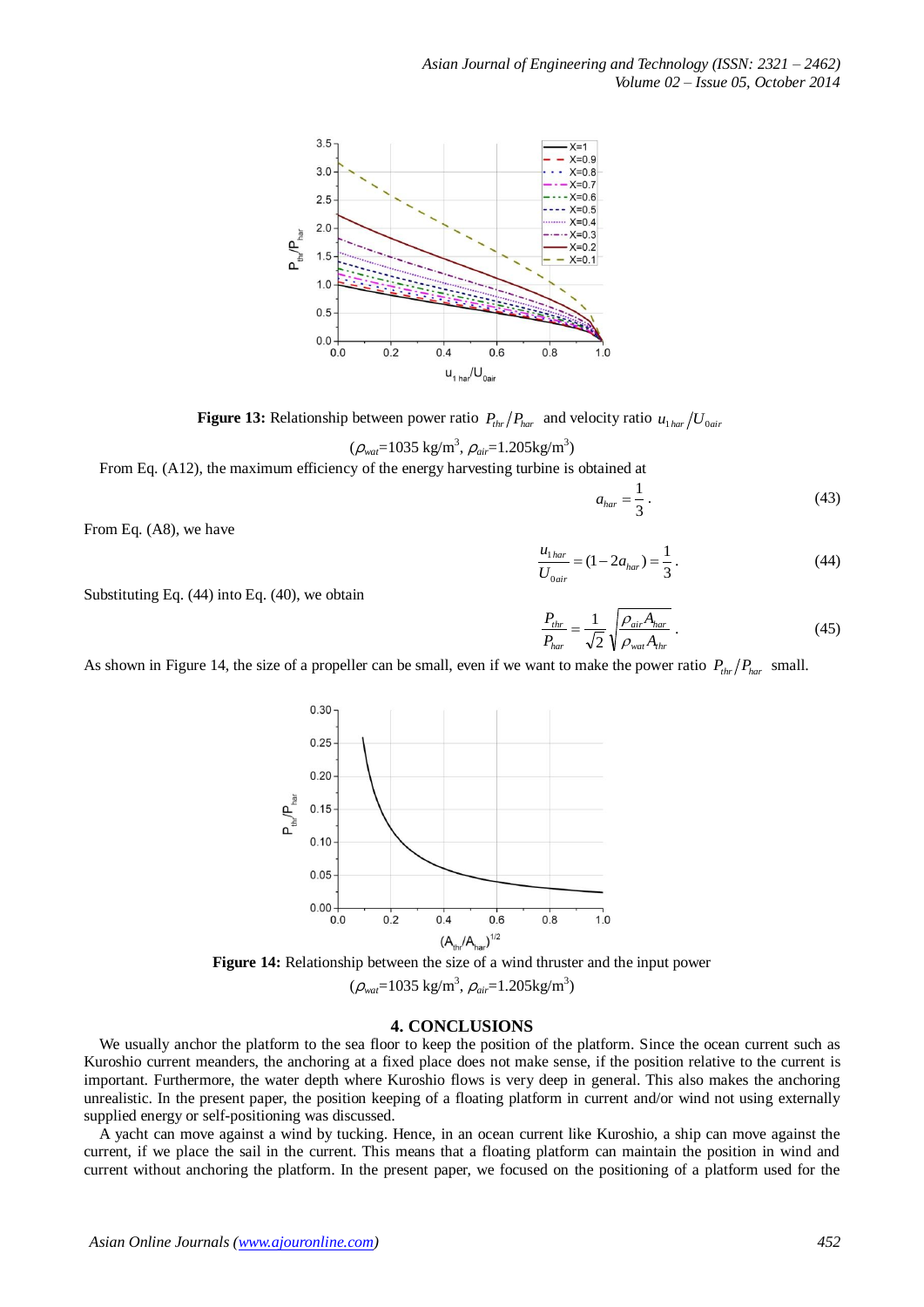energy harvesting. In case of an observation platform, the problem is much simpler.

There are two kinds of such positioning. One is to use a part of harvested energy to generate thrust to cancel the drag of the energy harvester, and the other not to use the energy harvesting turbine. The former will be realized by propeller and the latter by sail. In the present paper, the principle and feasibility of such positioning were discussed.

If we want to realize the self-positioning in a sea current, the former method is unrealistic because of the too big difference of the densities between the water and the air. However, if the energy extracted from water flow is small as in the case of an observation platform, the self-positioning may become realistic. Very interestingly, we showed that the self-positioning using a method similar to the tucking of a sail boat is also possible using the thrust generating and energy harvesting turbines are possible.

If we want to realize the self-positioning in a wind, the both methods are realistic, since the big difference of the densities between the water and the air favors the realization of the self-positioning.

## **5. ACKNOWLEDGEMENTS**

The cooperation of Prof. T. Kinoshita of Nihon University is highly acknowledged. His judgement based on his long career as a yacht man was very valuable.

## **6. REFERENCES**

[1] Wikipedia, Kuroshio current

[http://en.wikipedia.org/wiki/Kuroshio\\_Current](http://en.wikipedia.org/wiki/Kuroshio_Current)

[2] Bose, N., Windmills - Propulsion for a hydrofoil trimaran, Symp. on Wind Propulsion of Commercial Ships, RINA, 1980

[3] Bose, N., The design of a wind turbine propulsion system, Int. Symp. on Ship Hyrodynamics and Energy Saving (ISSHES-83), (1998), pp. IX.1-1 1-11.

[http://www.cehipar.es/\\_\\_files/users/publicaciones/117.pdf](http://www.cehipar.es/__files/users/publicaciones/117.pdf)

[4] Eirik Bøckmann1, Sverre Steen1, Wind Turbine Propulsion of Ships, Second International Symposium on Marine Propulsors smp'11, Hamburg, Germany, June (2011).

http://www.marinepropulsors.com/smp/files/downloads/smp11/Paper/FA1-2\_Bockmann.pdf

[5] Wikipedia, Betz's law

[http://en.wikipedia.org/wiki/Betz's\\_law](http://en.wikipedia.org/wiki/Betz)

[6] Wikipedia, Blade element momentum theory

[http://en.wikipedia.org/wiki/Blade\\_element\\_momentum\\_theory](http://en.wikipedia.org/wiki/Blade_element_momentum_theory)

[7] Wikipedia, Momentum theory

[http://en.wikipedia.org/wiki/Momentum\\_theory](http://en.wikipedia.org/wiki/Momentum_theory)

[8] MIT, [11.7 Performance of Propellers](http://www.amazon.co.jp/gp/bit/apps/web/SERP/redirect/ref=bit_bds-p07_serp_ie_jp?ie=UTF8&id=1&pos=2&t=IUU7JTzC%2BHK%2BCBSzYB1JLlQtoA0ehW4NmnrRdSgs2NY&tagbase=bds-p07&tbrId=v1_abb-channel-7_c4e800c8c7974ae6985b8702e1129d24_30_46_20130719_JP_ie_sp_&url=http%3A%2F%2Fweb.mit.edu%2F16.unified%2Fwww%2FFALL%2Fthermodynamics%2Fnotes%2Fnode86.html) - MIT

<http://web.mit.edu/16.unified/www/FALL/thermodynamics/notes/node86.html>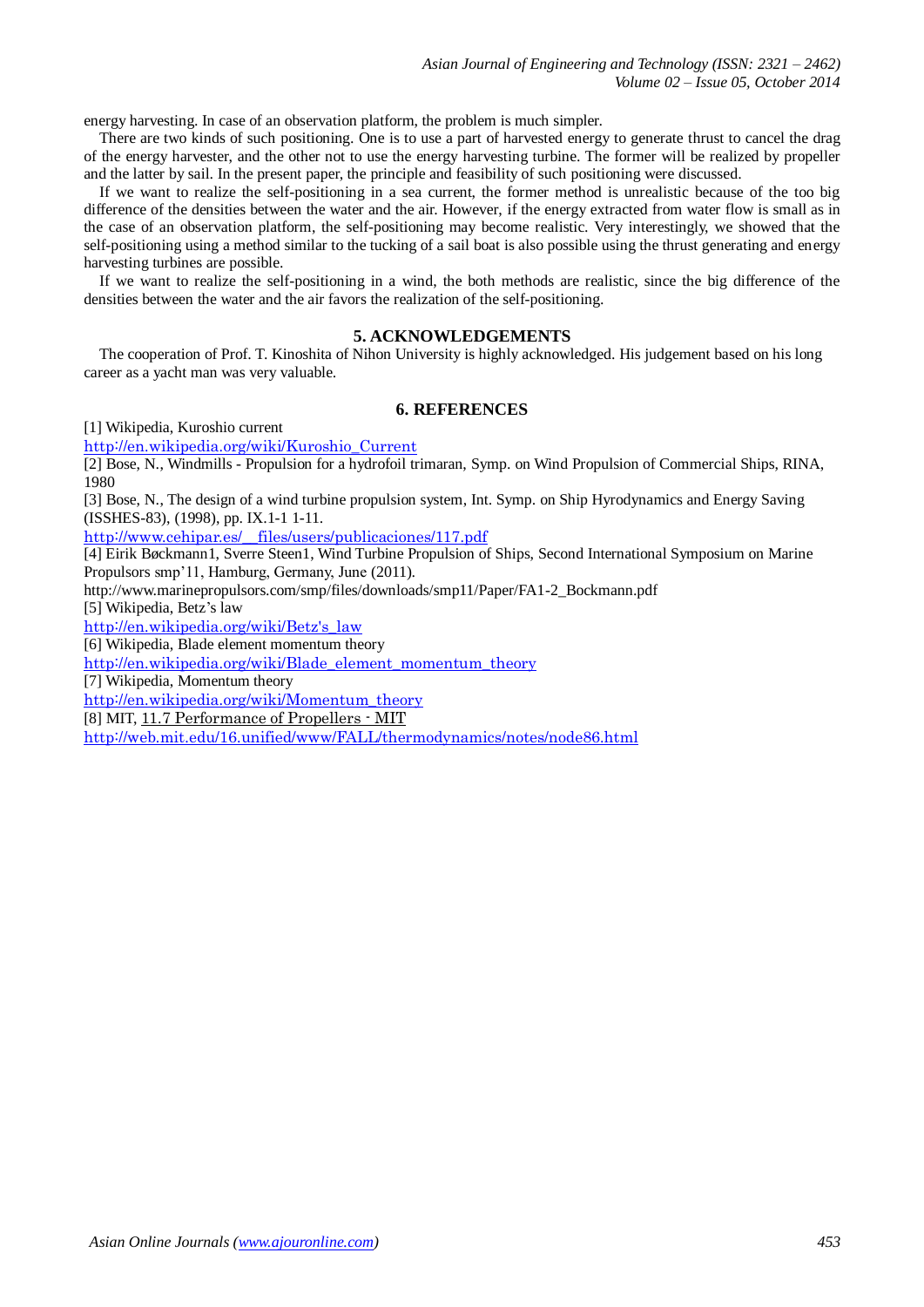## **APPENDIX A. MOMENTUM THEORY OF AN ENERGY HARVESTING TURBINE** [5,6]

In the following, we summarize Betz's momentum theory on a windmill  $\lceil$ ,  $\rceil$ . Betz obtained a limit of the theoretical efficiency called Betz limit. He treated the rotor of the windmill as an actuator disk as shown in Figure 1. He applied the conservation laws of mass, momentum and energy to obtain his theory.



From the continuity law, we have

 $U_0A_0 = u_1A_1 = uA$ , (A1)

where  $A_0$ ,  $A$  and  $A_1$  are the areas of the upstream inlet, actuator disk and downstream outlet, respectively.  $U_0$ ,  $u$  and  $u_1$  are the axial velocities in  $A_0$ ,  $A$  and  $A_1$ , respectively. The pressures in  $A_0$ ,  $A^-$ ,  $A^+$  and  $A_1$  are denoted by  $p_0$ ,  $p_2$ ,  $p_3$  and  $p_1$ , respectively. A<sup>-</sup> and A<sup>+</sup> refer to the suction and pressure sides of the actuator disk, respectively. D is a drag forve acting on the actuator disk.

Applying the conservation of momentum, we have

where  $\rho$  is the density of fluid.

Conservation of Energy or Bernoulli's theorem gives

$$
\frac{1}{2}\rho U_0^2 + p_0 = \frac{1}{2}\rho u^2 + p_3, \ \frac{1}{2}\rho u^2 + p_2 = \frac{1}{2}\rho u_1^2 + p_0.
$$
 (A3a,b)

 $p_3 - p_2 = \frac{1}{2} \rho (U_0^2 - u_1^2).$ 

 $D = \rho \left( U_0^2 A_0 - u_1^2 A_1 \right) = \rho u_1 A_1 \left( U_0 - u_1 \right),$  (A2)

Adding Eqs. (A3a) and (A3b), we obtain

Then, we have

$$
D = A(p_3 - p_2) = \frac{1}{2} \rho A \Big( U_0^2 - u_1^2 \Big). \tag{A5}
$$

 $p_3 - p_2 = \frac{1}{2} \rho (U_0^2 - u_1^2).$  (A4)

From Eqs. (A1), (A2) and (A5), we obtain

we obtain from Eqs. (A6) and (A7)

$$
u = \frac{1}{2} (U_0 + u_1).
$$
 (A6)

Introducing the axial induction coefficient  $a$ :

$$
a = \frac{U_0 - u}{U_0} = 1 - \frac{u}{U_0} \text{ or } u = (1 - a)U_0,
$$
 (A7)

$$
u_1 = (1 - 2a)U_0.
$$
 (A8)

Substituting Eq. (A8) into Eq. (A5), the drag  $D$  is given by

$$
D = \frac{1}{2}\rho A \left(U_0^2 - u_1^2\right) = \frac{1}{2}\rho U_0^2 A \left(1 - \left(\frac{u_1}{U_0}\right)^2\right) = \frac{1}{2}\rho U_0^2 A \left(1 - (1 - 2a)^2\right) = 2\rho U_0^2 A a \left(1 - a\right).
$$
 (A9)

The power  $P$  extracted from the flow is obtained as

$$
P = \frac{1}{2} \rho \Big( A_0 U_0^3 - A_1 u_1^3 \Big) = \frac{1}{2} \rho \Big( U_0^2 - u_1^2 \Big) uA = \frac{1}{2} \rho U_0^3 \Big( 1 - \frac{u_1}{U_0} \Big) \Big( 1 + \frac{u_1}{U_0} \Big) \frac{u}{U_0} A
$$
  

$$
= \frac{1}{2} \rho U_0^3 \Big( 1 - (1 - 2a) \Big) \Big( 1 + (1 - 2a) \Big) (1 - a) A = 2 \rho U_0^3 a (1 - a)^2 A.
$$
 (A10)

Then, the efficiency  $C_p$  becomes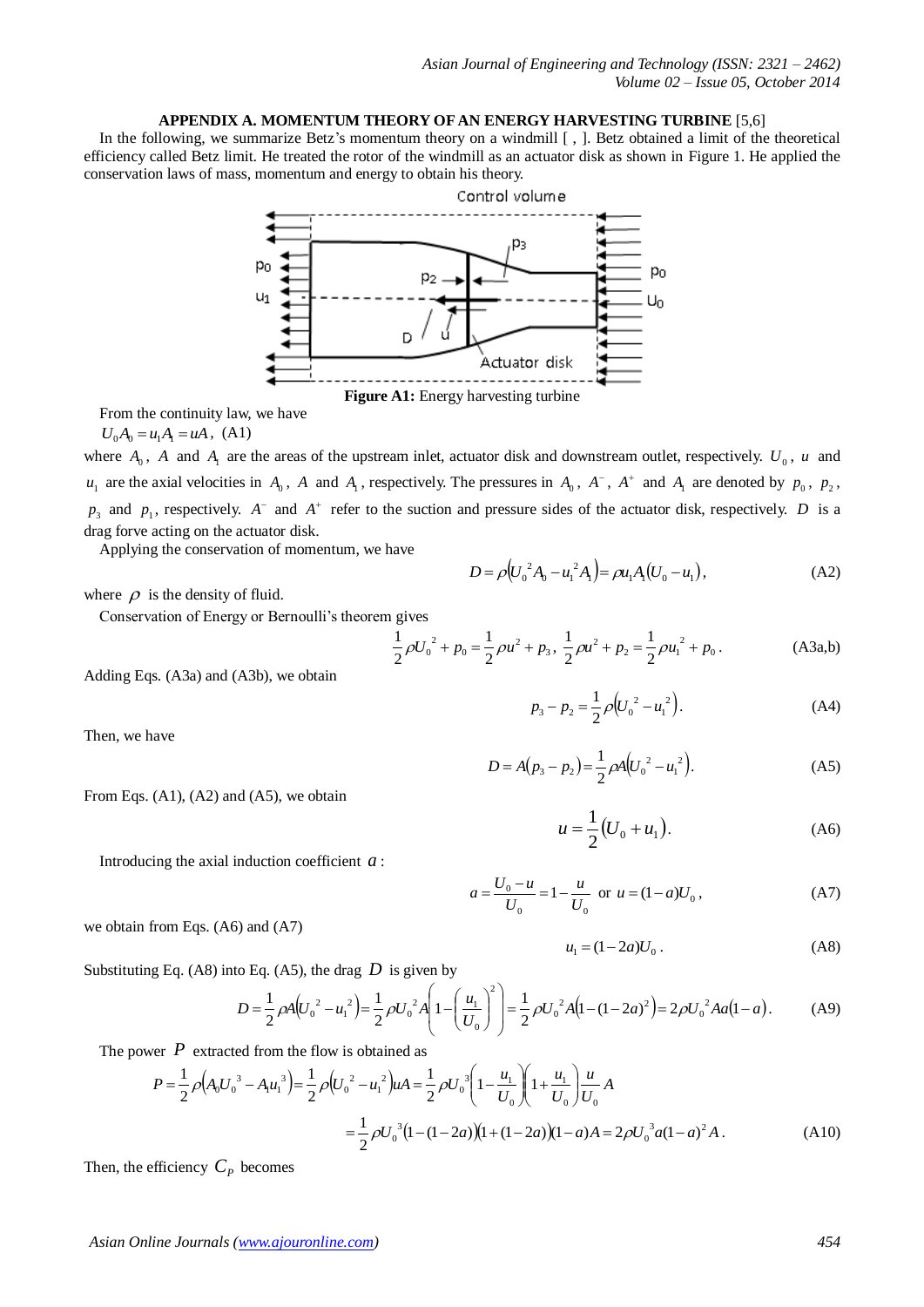*Asian Journal of Engineering and Technology (ISSN: 2321 – 2462) Volume 02 – Issue 05, October 2014*

$$
C_P = \frac{P}{\frac{1}{2}\rho U_0^3 A} = 4a(1-a)^2.
$$
 (A11)

From Eq. (A11), the maximum efficiency is obtained at

with

$$
a_{\text{max}} = 1/3, \tag{A12}
$$

$$
C_{P\text{max}} = \frac{16}{27} = 0.593\,. \tag{A13}
$$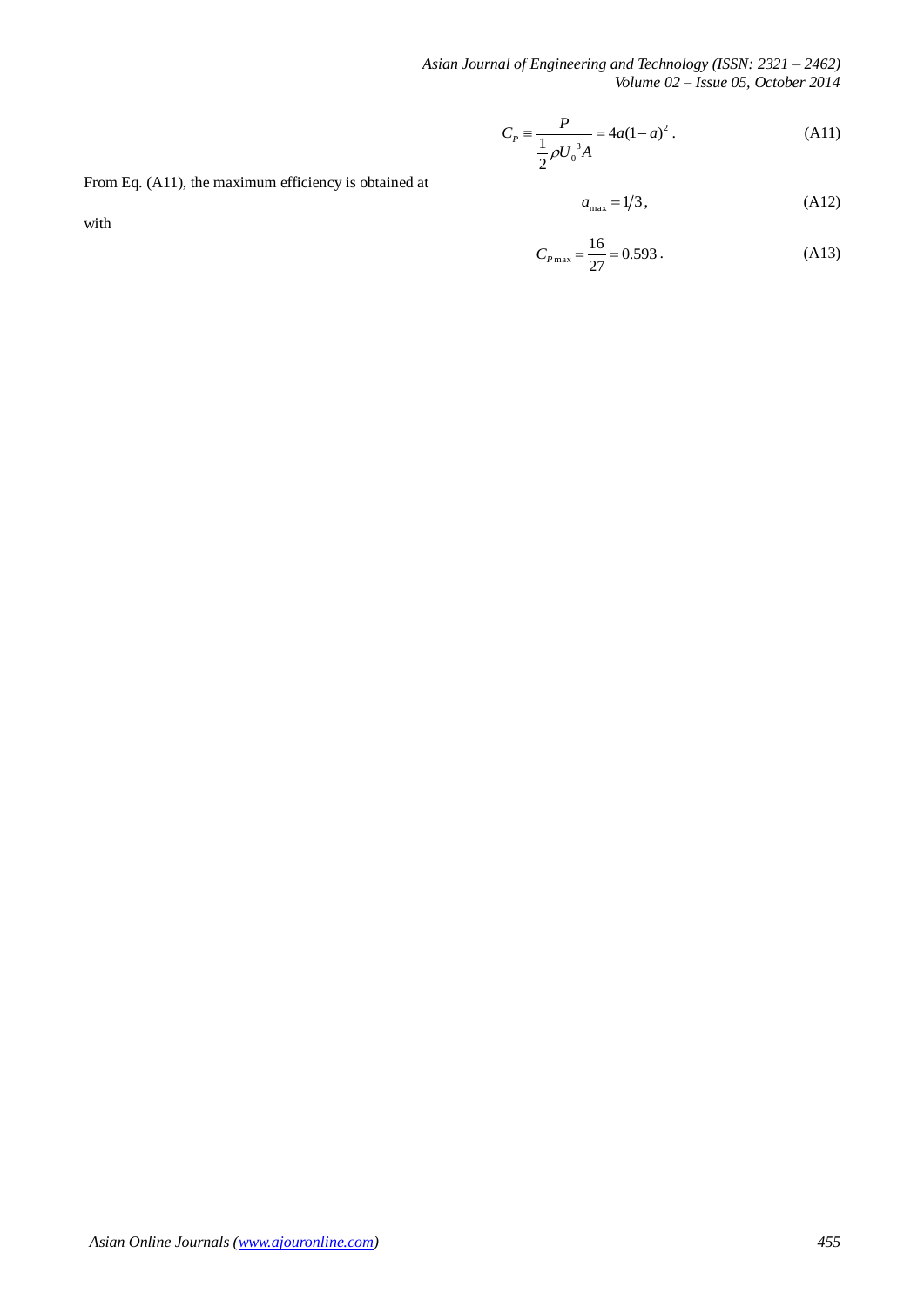## **APPENDIX B. M)MENTUM THEORY OF A THRUST PRODUCING TURBIME** [7,8]

In the following, the momentum theory of a thrust producing turbine is summarized. Almost same notations as in Appendix A are used except the axial force acting on the actuator. We use  $T$  for the thrust produced by the actuator disk.



**Figure B1:** Propeller

2 1

From the continuity law, we have

Applying the conservation of momentum, we have

Conservation of Energy or Bernoulli's theorem gives

$$
\rho {U_0}^2 + p_0 = \frac{1}{2}\rho u^2 + p_3, \ \frac{1}{2}\rho u^2 + p_2 = \frac{1}{2}\rho {u_1}^2 + p_0.
$$
 (B3a,b)

 $p_2 - p_3 = \frac{1}{2} \rho \left( u_1^2 - U_0^2 \right)$ 

 $T = A(p_2 - p_3) = \frac{1}{2} \rho A (u_1^2 - U_0^2)$ 

 $u = \frac{1}{2}(U_0 + u_1)$ 

 $T = \rho \left( u_1^2 A_1 - U_0^2 A_0 \right) = \rho u_1 A_1 (u_1 - U_0).$  (B2)

 $U_0 A_0 = u_1 A_1 = uA$ . (B1)

 $p_2 - p_3 = \frac{1}{2} \rho \left( u_1^2 - U_0^2 \right).$  (B4)

 $u = \frac{1}{2}(U_0 + u_1).$  (B6)

 $u_1 = (1 + 2a)U_0$ . (B8)

 $T = A(p_2 - p_3) = \frac{1}{2} \rho A(u_1^2 - U_0^2)$ . (B5)

Adding Eqs. (B3a) and (B3b), we have

Then, the thrust  $T$  is given by

From Eqs. (B1), (B2) and (B5), we have

Introducing the axial induction coefficient *a* :

$$
a = \frac{u - U_0}{U_0} = \frac{u}{U_0} - 1 \text{ or } u = (1 + a)U_0,
$$
 (B7)

we obtain from Eqs. (B6) and (B7)

Substituting Eq. (B8) into Eq. (B5), the thrust  $T$  is given by

$$
T = \frac{1}{2}\rho A (u_1^2 - U_0^2) = \frac{1}{2}\rho U_0^2 A \left( \left( \frac{u_1}{U_0} \right)^2 - 1 \right) = \frac{1}{2}\rho U_0^2 A (1 + 2a)^2 - 1 = 2\rho U_0^2 A a (1 + a).
$$
 (B9)

The power  $P$  given to from the flow is obtained as

$$
P = \frac{1}{2} \rho \Big( A_1 u_1^3 - A_0 U_0^3 \Big) = \frac{1}{2} \rho \Big( u_1^2 - U_0^2 \Big) uA = \frac{1}{2} \rho U_0^3 \Big( \frac{u_1}{U_0} - 1 \Big) \Big( \frac{u_1}{U_0} + 1 \Big) \frac{u}{U_0} A
$$
  
=  $\frac{1}{2} \rho U_0^3 \Big( (1 + 2a) - 1 \Big) \Big( (1 + 2a) + 1 \Big) (1 + a) A = 2 \rho U_0^3 a (1 + a)^2 A$ . (B10)

Then, the efficiency  $C_p$  becomes

$$
C_P \equiv \frac{U_0 T}{P} = \frac{2\rho U_0^3 A a (1+a)}{2\rho U_0^3 a (1+a)^2 A} = \frac{1}{1+a} = \frac{U_0}{u} = \frac{2U_0}{U_0 + u_1}.
$$
 (B11)

The maximum efficiency  $C_{P_{\text{max}}} = 1$  is obtained at  $a = 0$  with  $T = 0$ , but  $C_{P_{\text{max}}} \approx 0.8$  actually.

At the bollard condition or  $U_0 = 0$ , the theory is modified slightly. Namely, the continuity equation becomes

$$
u_1 A_1 = uA \tag{B12}
$$

The thrust  $T$  from the momentum conservation is given by

*Asian Online Journals (www.ajouronline.com) 456*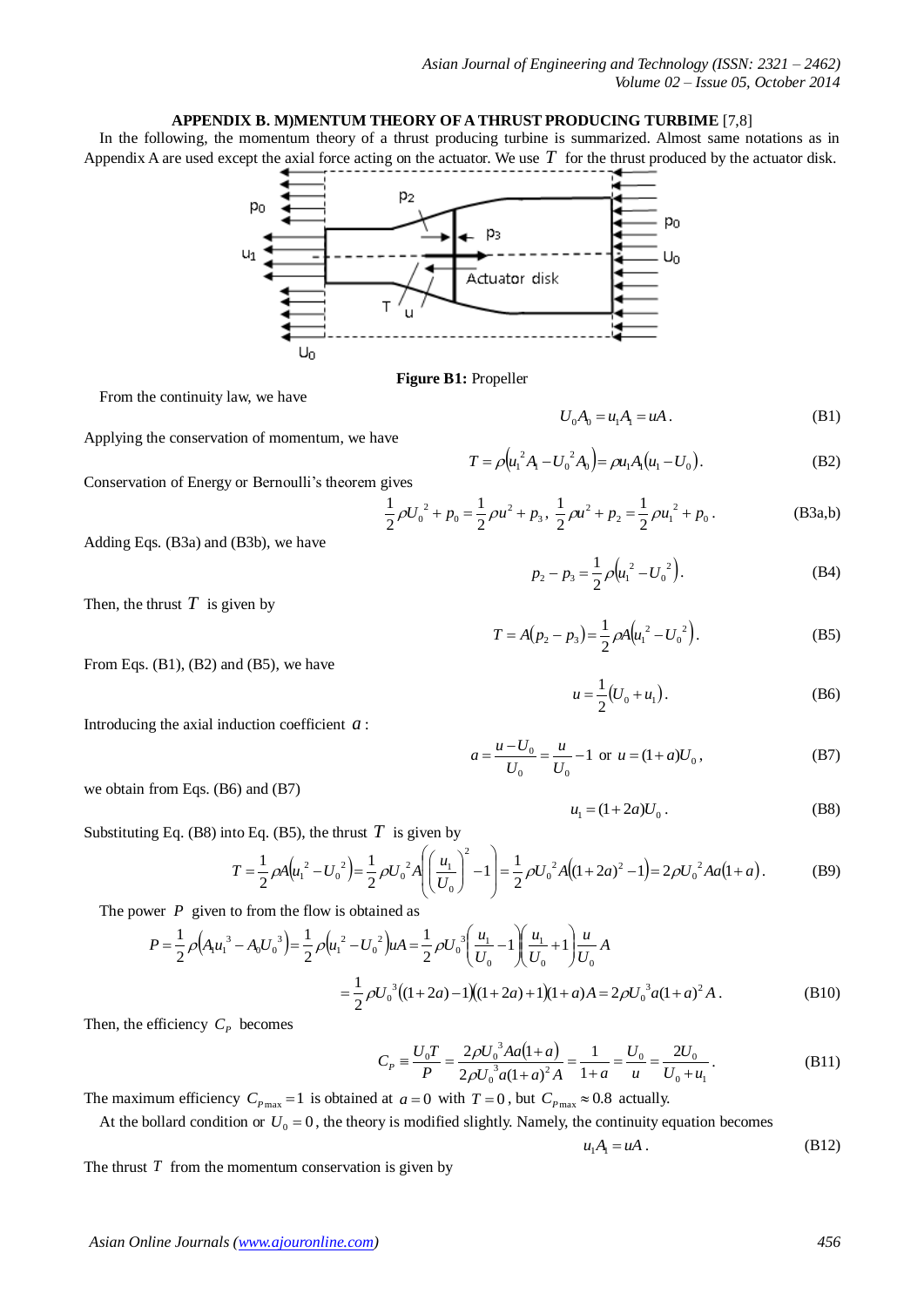*Asian Journal of Engineering and Technology (ISSN: 2321 – 2462) Volume 02 – Issue 05, October 2014*

$$
T = \rho A_1 u_1^2. \tag{B13}
$$

The energy conservation or Bernoulli's theorem becomes

$$
p_0 = \frac{1}{2}\rho u^2 + p_3, \ \frac{1}{2}\rho u^2 + p_2 = \frac{1}{2}\rho u_1^2 + p_0.
$$
 (B14a,b)

Hence, we obtain

$$
p_2 - p_3 = \frac{1}{2} \rho u_1^2. \tag{B15}
$$

 $T = A(p_2 - p_3) = \frac{1}{2} \rho A u_1^2$  $T = A(p_2 - p_3) = \frac{1}{2} \rho A u_1^2$ . (B16)

From Eqs. (B12), (B13) and (B16), we have

Then, the thrust  $T$  is obtained as

$$
A_1 = \frac{1}{2}A \text{ or } u = \frac{1}{2}u_1.
$$
 (B17)

$$
P = \frac{1}{2} \rho A_1 u_1^3 = \frac{1}{4} \rho A u_1^3.
$$
 (B18)

Now, the power  $P$  given to the flow is given by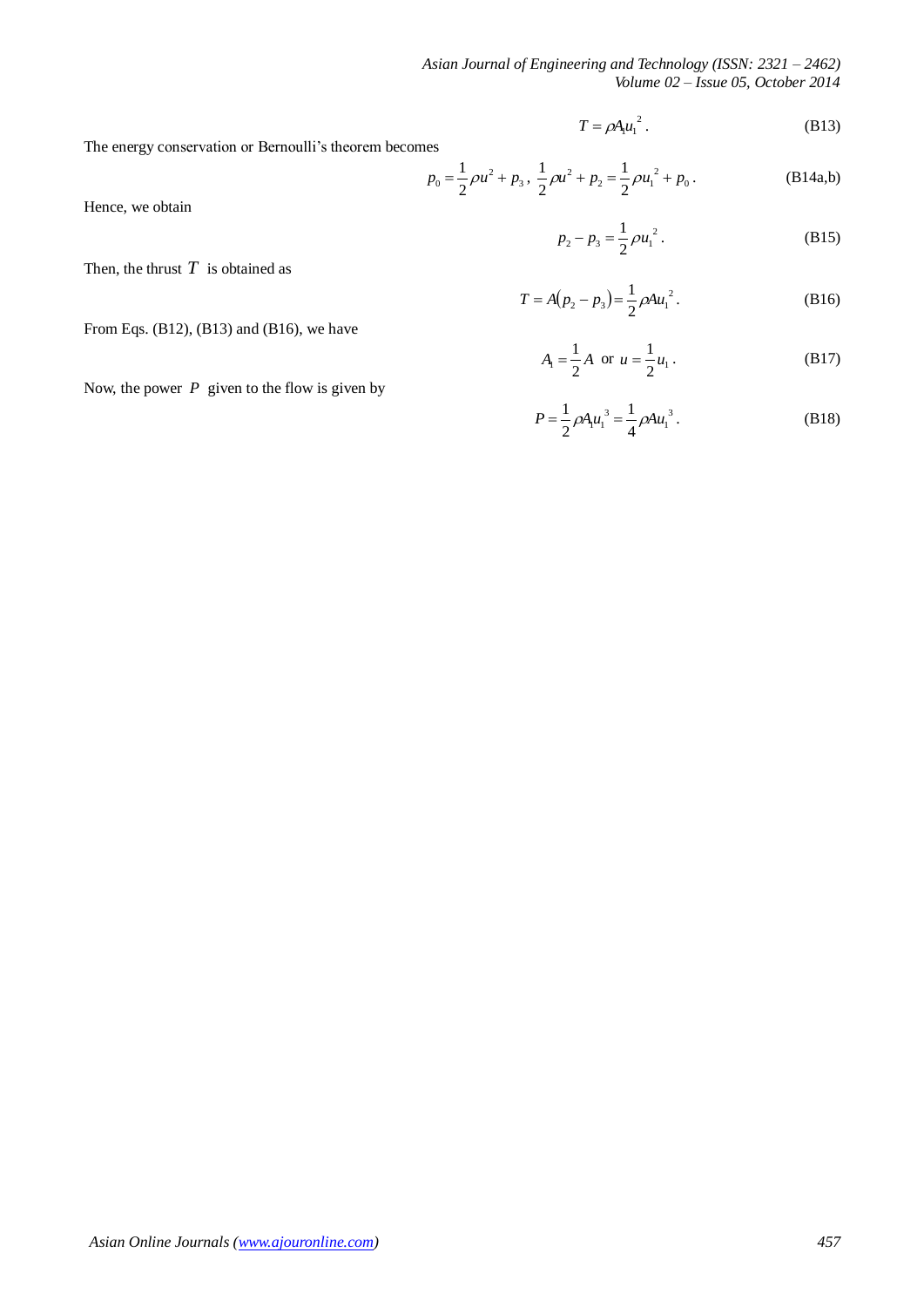## **APPENDIX C. MOMENTUM THEORY OF A TURBINE WITH RADIALLY DISTRIBUTED LOAD**

In Appendixes A and B, the axial velocities on the actuator disk and in the wake are assumed constant, namely  $u$  and  $u_1$ , respectively. Now, we assume the velocities u and  $u_1$  are functions of the radial coordinates r:

$$
u_0 = U_0 \quad \text{for} \quad 0 < r < R_0 \text{ at upstream},\tag{C1a}
$$

$$
u = u(r) \quad \text{for} \quad 0 < r < R \text{ on actuator disk}, \tag{C1b}
$$

$$
u_1 = u_1(r) \quad \text{for } 0 < r < R_1 \text{ at far downstream,} \tag{C1c}
$$

where  $R_0$ ,  $R$  and  $R_1$  are the radius of the upstream inlet, actuator disk and downstream outlet, respectively. Furthermore, for simplicity, we assume

$$
u(r) = \begin{cases} u_h < U_0 \quad \text{for} \quad 0 < r < R_h \\ u_t > U_0 \quad \text{for} \quad R_h < r < R \end{cases}, \ u_1(r) = \begin{cases} u_{1h} < U_0 \quad \text{for} \quad 0 < r < R_{1h} \\ u_{1h} > U_0 \quad \text{for} \quad R_{1h} < r < R_1 \end{cases}, \tag{C2a,b}
$$

where the suffixes  $h$  and  $t$  refer to the energy harvesting and thrust generating parts.

The conservations of mass, momentum and energy give

$$
M_{h} = 2\pi \rho \int_{0}^{R_{0h}} U_{0} r dr = 2\pi \rho \int_{0}^{R_{h}} u_{h} r dr = 2\pi \rho \int_{0}^{R_{1h}} u_{1h} r dr, \quad M_{t} = 2\pi \rho \int_{R_{0h}}^{R_{0}} U_{0} r dr = 2\pi \rho \int_{R_{h}}^{R} u_{t} r dr = 2\pi \rho \int_{R_{1h}}^{R_{1}} u_{1r} r dr, \quad (C3a,b)
$$
\n
$$
M = M_{h} + M_{t}, \quad (C3c)
$$

$$
D_h = 2\pi \rho \int_0^{R_{0h}} U_0^2 r dr - 2\pi \rho \int_0^{R_{1h}} u_{1h}^2 r dr \, , \, T_t = -2\pi \rho \int_{R_{0h}}^{R_0} U_0^2 r dr + 2\pi \rho \int_{R_{1h}}^{R_1} u_{1h}^2 r dr \, , \, T = -D_h + T_t \, , \, \, (C4a, b, c)
$$

$$
P_h = 2\pi \rho \int_0^{R_{0h}} U_0^3 r dr - 2\pi \rho \int_0^{R_{1h}} u_{1h}^3 r dr \ , \ P_t = -2\pi \rho \int_{R_{0h}}^{R_0} U_0^3 r dr + 2\pi \rho \int_{R_{1h}}^{R_1} u_{1h}^3 r dr \ , \ P = P_h - P_t \ , \quad \text{(C5a,b,c)}
$$

respectively, and  $P$  is the power extracted from the fluid.

Applying Bernoulli's theorem to the energy harvesting part

$$
\frac{1}{2}\rho {U_0}^2 + p_0 = \frac{1}{2}\rho {u_h}^2 + p_{3h}, \frac{1}{2}\rho {u_h}^2 + p_{2h} = \frac{1}{2}\rho {u_{1h}}^2 + p_0.
$$
 (C6a,b)

Adding and integrating with respect to r from  $r = 0$  to  $r = R_h$ 

$$
p_{2h} - p_{3h} = \frac{1}{2} \rho \Big( u_{1h}^2 - U_0^2 \Big). \tag{C7}
$$

From Eq. (C7)

$$
-D_h = \pi \rho R_h^2 (p_{2h} - p_{3h}) = \frac{1}{2} \pi \rho R_h^2 \left( u_{1h}^2 - U_0^2 \right).
$$
 (C8)

From Eqs. (C4a) and (C8)

$$
D_h = \pi \rho R_{0h}^2 U_0^2 - \pi \rho R_{1h}^2 u_{1h}^2 = \frac{1}{2} \pi \rho R_h^2 (U_0^2 - u_{1h}^2).
$$
 (C9)

From Eqs. (C3a) and (C9)

$$
u_h = \frac{1}{2} (U_0 + u_{1h}).
$$
 (C10)

Substituting Eq. (C10) into Eqs. (C4a)and (C5a)

$$
D_h = -\frac{1}{2} \pi \rho R_h^2 \left( u_{1h}^2 - U_0^2 \right) = -2 \pi \rho R_h^2 (u_h - U_0) u_h, \qquad (C11a)
$$

$$
P_h = \pi \rho R_{0h}^2 U_0^3 - \pi \rho R_{1h}^2 u_{1h}^3 = \pi \rho R_h^2 (U_0^2 - u_{1h}^2) u_h = 4\pi \rho R_h^2 (U_0 - u_h) u_h^2.
$$
 (C.11b)

Similarly, applying Bernoulli's theorem to the thrust generating part

$$
\frac{1}{2}\rho {U_0}^2 + p_0 = \frac{1}{2}\rho {u_t}^2 + p_{3t}, \ \frac{1}{2}\rho {u_t}^2 + p_{2t} = \frac{1}{2}\rho {u_{1t}}^2 + p_0.
$$
 (C12a,b)

Adding and integrating with respect to  $r$  from  $r = R_h$  to  $r = R$ 

$$
p_{2t} - p_{3t} = \frac{1}{2} \rho \Big( u_{1t}^{2} - U_{0}^{2} \Big). \tag{C13}
$$

From Eq. (C13)

$$
T_t = \pi \rho \left( R^2 - R_h^2 \right) (p_{2t} - p_{3t}) = \frac{1}{2} \pi \rho \left( R^2 - R_h^2 \right) \left( u_{1t}^2 - U_0^2 \right). \tag{C14}
$$

From Eqs. (C4b) and (C14)

$$
T_t = -\pi \rho \Big( R_0^2 - R_{0h}^2 \Big) U_0^2 + \pi \rho \Big( R_1^2 - R_{1h}^2 \Big) u_{1t}^2 = \frac{1}{2} \pi \rho \Big( R^2 - R_h^2 \Big) \Big( u_{1t}^2 - U_0^2 \Big). \tag{C15}
$$